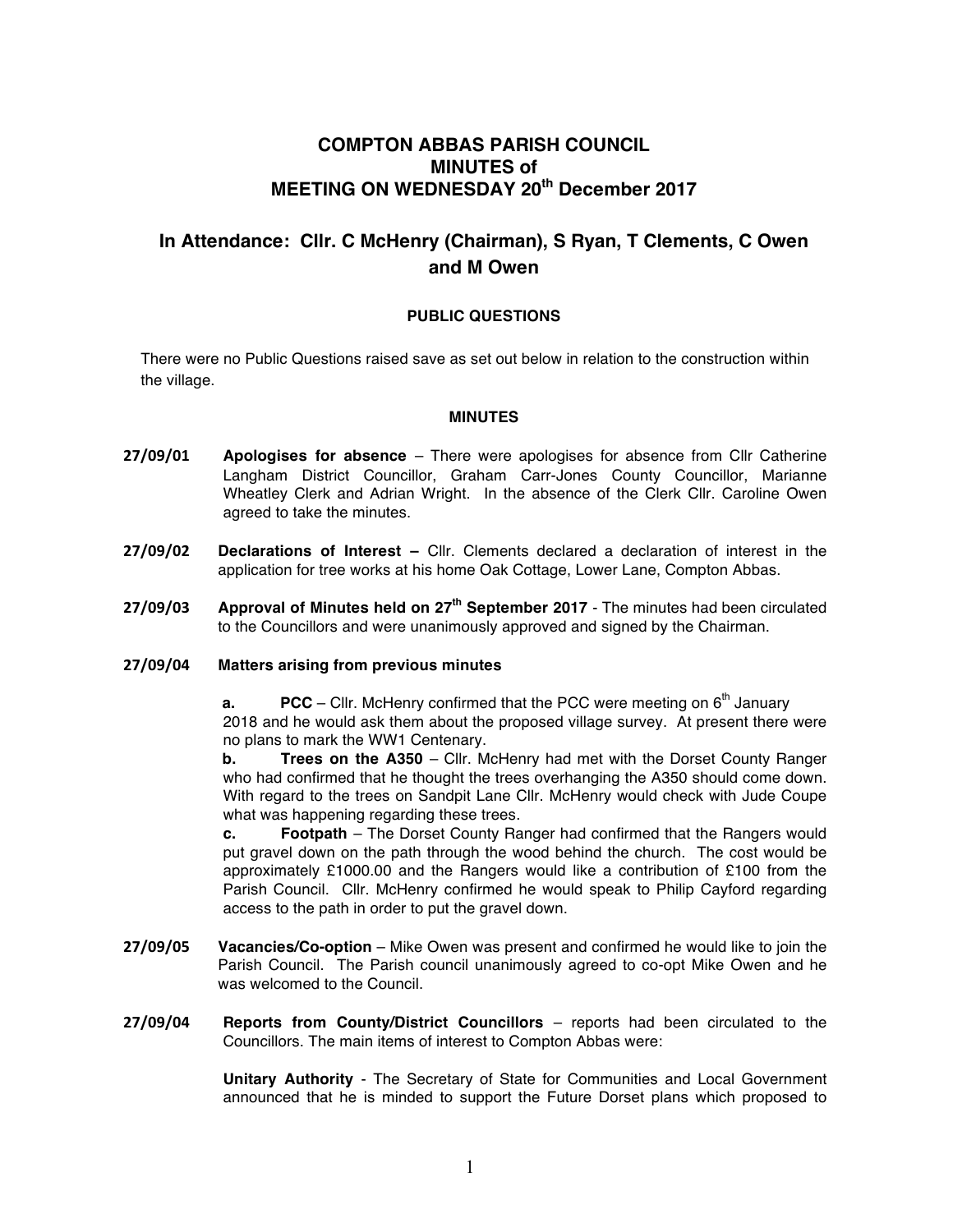replace Dorset's nine councils with two new unitary authorities. Joint Committees have been established, in which all nine councils are actively participating. They will be responsible for all necessary plans to ensure that both new councils are created by and operational in April 2019.

**Local Plan Consultation** - The Local Plan review consultation is to take place over the Christmas period from  $27<sup>th</sup>$  November 2017 to 22 January 2018. There have been various roadshow events but if you have missed these the documents can be found on the Dorset for You website: https://www.dorsetforyou.gov.uk/planning/northdorset/planning-policy and hard copies can be viewed at the Council offices in Blandford or at the various public libraries.

**Digital Champion** - To help people access online services Dorset County Council is developing a Digital Champion network. Digital Champions will be recruited to help and support people in their local community to use the Internet and gain basic online skills. If you would like to know more about becoming a digital champion then you can find more information at https://www.dorsetforyou.gov.uk/broadband/get-online-form

It was commented that two potential development sites had been identified in Fontmell Magna. At present no sites had been identified in Compton Abbas. It was queried whether Compton Abbas needed a Neighbourhood Plan or at least a Design Statement. It was agreed that in the new year the PC would discuss whether to organise a questionnaire which could then be circulated through the village.

#### **27/09/06 Finance**

**a. Bills to be paid** - M Wheatley £315 for October to December 2017 and £100 in respect of the hire of the village hall. The Parish Council have also raised cheques for:

- £220 which has been paid to Alex Fairchild to cover the cost of a digger and associated expenses which was hired to sort the Play Area in Fanners Field. A further £250.00 had been requested. There had been two weekends work on the playground and the result was amazing. It was proposed that there would be a fundraiser in the summer.
- £29.00 which was due to the PAYE bookkeeper a cheque had been raised previously but has been cancelled.

**b. Update on bank account** – The signatories on the bank account have now been changed and all of the current Councillors are now signatories. Marianne has finally sorted the online access. She has received £216.30 in compensation for the initial delays in changing the signatories and an additional £75 in compensation for the delay in giving her online access to the account. The Clerk had prepared a bank reconciliation however the PC would like to see the bank statement.

**c. Precept Planning** – the Clerk had prepared and circulated a draft budget for 2018/19. The Parish council considered what expenses might be incurred in 2018/19. Cllr. McHenry had looked at the cost of fingerposts and would ask the PCC whether they would be prepared to contribute to this. Two quotes had been received for cutting Fanner's Field Basil Lane's quote was £790.00 however this included £200.00 in respect of clearing the play area which had now been done. So the cost would be £590.00. Alex Fairchild had quoted £1000.00 to cut and maintain Fanner's Field. Cllr. McHenry confirmed he would go back to Basil Lane to confirm exactly what was included in the quote. The draft budget should be amended to earmark £500.00 for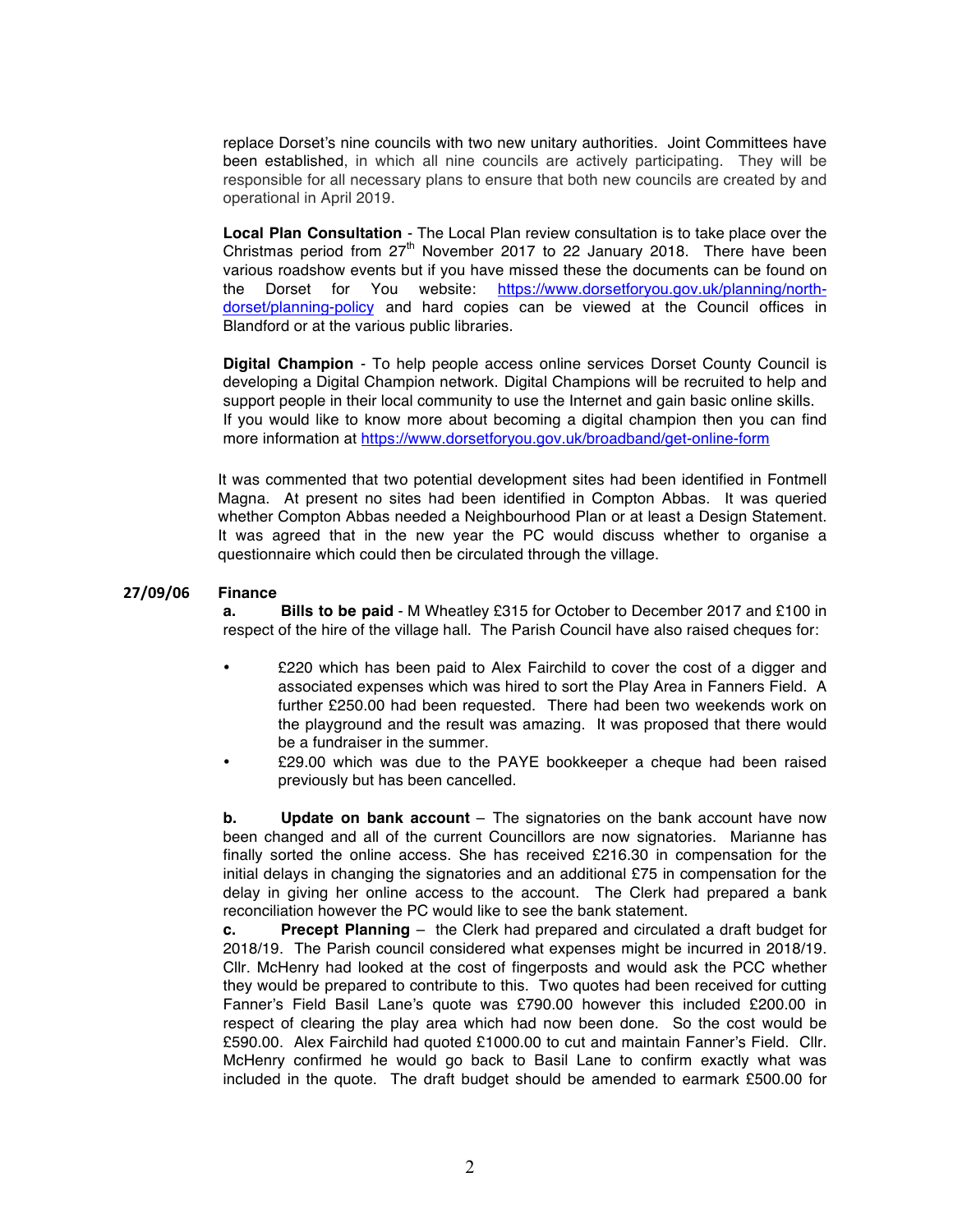Fanners Field and £750.00 for the fingerpost. Otherwise the budget was agreed. The Parish Council agreed that the precept would remain at £3000.00 for 2018/19

**d. Internal Auditor** – Martin Cross had agreed to act as the Internal Auditor. The Parish Council agreed his appointment.

- **27/09/07 Adoption of Financial Regulations, Standing Orders, Freedom of Information Policy and Risk Management Procedures** – the Clerk had reviewed and amended the Financial Regulations, the Standing Orders, the Freedom of Information Policy and the Risk Management Procedures. The revised documents had been circulated to the Council and the Parish Council confirmed that the revised documents should be approved and adopted. The Clerk would confirm where these can be seen.
- **27/09/08 Fanners Field –** this had been discussed as above.
- **27/09/09 Planning/Treeworks** The Parish Council had no objection to the application in respect of Hawkcombe Cottage to convert studio/workshop/storage building to form annexe/holiday accommodation and erect single storey extension. There was also an application from Cllr. Clements for works to trees in his garden. Cllr. Clements had declared and interest and did not comment and there was no objection from any other member of the Parish Council. The Clerk had asked the Enforcement Team to look at the Summerhouse at Old Barn. Lower Lane. The Enforcement Officer had looked at the Summerhouse and has confirmed that the only reason the summerhouse would require planning permission is because it is in front of the house. He looked at other properties in the road and there are several with outbuildings in front of the dwellings. So whilst this building technically requires planning consent the Enforcement Officer confirmed that it was doubtful that planning permission would be refused. It is not out of character in the area, it does not block any sunlight or overlook any other property and is partially screened from the road by walls, a bank and some planting. The Planning Enforcement Officer was therefore not going to pursue the matter. That said the owners were going to apply for retrospective planning permission and will move the summerhouse to the back of the property.
- **27/09/010 Footpaths/Rights of Way**  as referred to above the Dorset Rangers had agreed to put down gravel on the footpath through the wood behind the church. Hopefully this would be completed by the summer. Cllr. Ryan had spoken to Brach Farm about the crop not obstructing the footpath round the field. Cllr. Clements confirmed he would investigate the possibility of having a permissive path through Manor Farm to Fontmell.

#### **27/09/011 Highways**

**a. A350/C13 Update** - As set out in various emails circulated to the Parish Council Cllr. Clements had attended the A350 Stakeholders meeting on  $9<sup>th</sup>$  October 2017 at that meeting he asked if the speed limit between Compton Abbas and Fontmell Magna could be reduced to 30mph. He then followed this up with Highways and they agreed that the proposed speed limit would be reduced from 50mph to 40mph. South of the Village the existing 30mph sign is to be relocated 60m south, gates will be installed and there will be road markings indicating the start of the village. North of the Village the village sign will be relocated to the current 30mph sign and again gates will be installed and there will be appropriate road markings. Cllr. Clements had also managed to get Cattle warnings and appropriate road markings north and south of Drones lane. The traffic management measures and road surfacing has commenced in Stourpaine and the Parish Council will advise when the works are due to start in